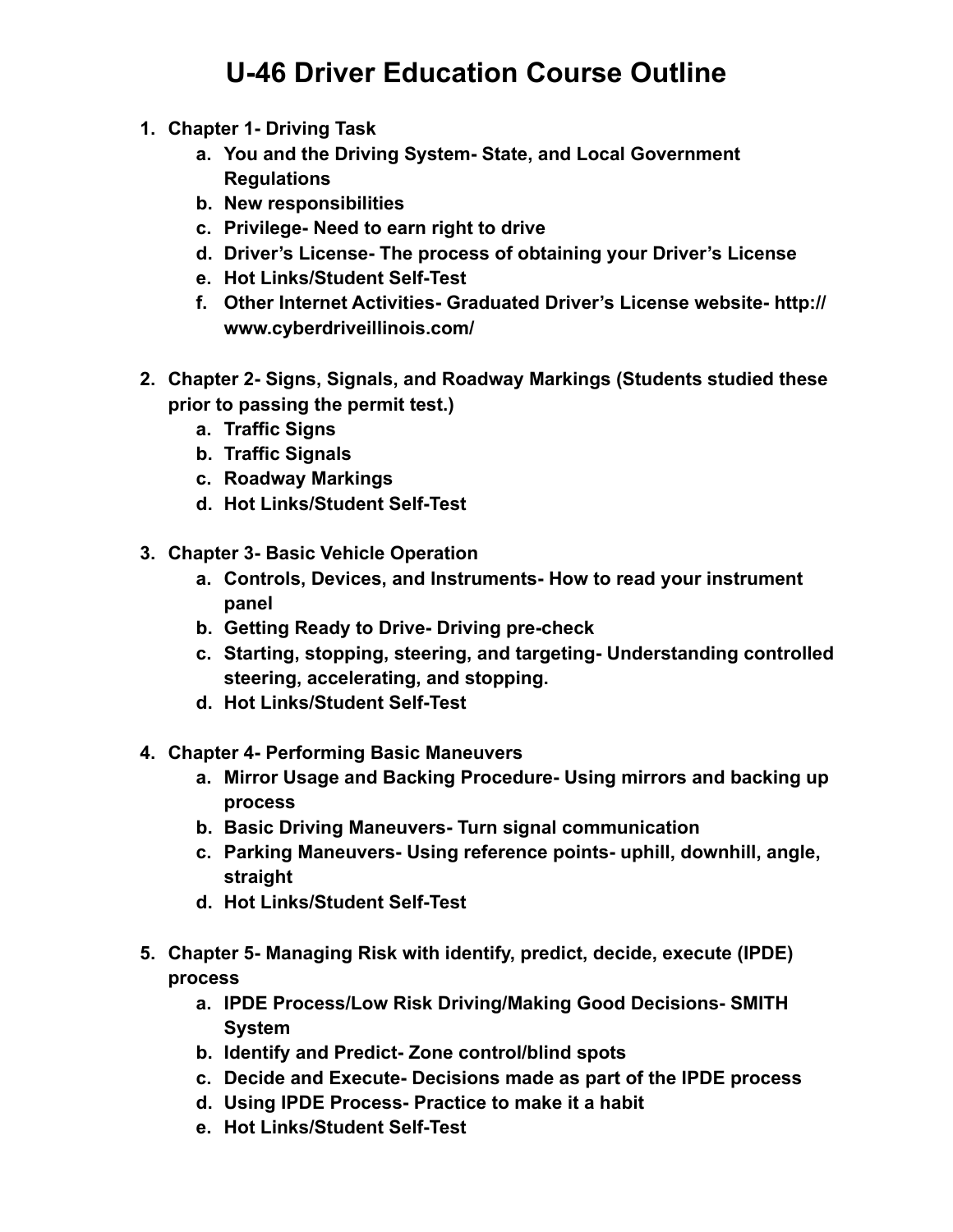- **6. Chapter 6- Driver Conditions** 
	- **a. Emotions and Driving- Decision making, positive thinking**
	- **b. Physical Senses and Driving- Using all senses to see big picture**
	- **c. Physical Disabilities- Keep yourself at your highest ability!**
	- **d. Hot Links/Student Self-Test**
- **7. Alcohol, Other Drugs, and Driving** 
	- **a. Effects of Alcohol on Driving Safely-Blood alcohol content (BAC) and increasing the driving risk**
	- **b. Other Kinds of Drugs and Driving- Over the counter (OTC)**
	- **c. Traffic Laws Governing the Use of Alcohol- DUI/DWI and penalties**
	- **d. Coping with Peer Pressure- Steps for dealing with peer pressure**
	- **e. Hot Links/Student Self-Test**
- **8. Managing Distractions** 
	- **a. Driver Inattention and Distractions- Attention to driving and the task at hand.**
	- **b. Distractions Inside the Vehicle- Cell phones**
	- **c. Distractions Outside the Vehicle- Stay focused**
	- **d. Hot Links/Student Self-Test**
- **9. Natural Laws and Car Controls** 
	- **a. Gravity and Energy in Motion- Law of inertia**
	- **b. Tires and Traction- Friction, Pound Per Square Inch (PSI) and Road Type**
	- **c. Vehicle Balance and Control in Curves- Center of gravity**
	- **d. Stopping Distance- Total stopping distance**
	- **e. Controlling Force of Impact- Car/body collision**
	- **f. Hot Links/Student Self-Test**
- **10. Negotiating Intersection** 
	- **a. Searching Intersections- Zone check, point of no return**
	- **b. Determining Right of Way and Judging Gaps- Judging speed/ distance**
	- **c. Controlled Intersections- Clear path of travel and no line-of-sight restrictions**
	- **d. Uncontrolled Intersections- Identify, predict, decide, execute process (IPDE)- 12-15 seconds, 4-6 seconds, 2 seconds**
	- **e. Railroad Crossings- Open Eyes Open Ears**
	- **f. Roundabouts**
	- **g. Hot Links/Student Self-Test**
- **11.Sharing the Roadway** 
	- **a. Pedestrians- Your job to keep them safe**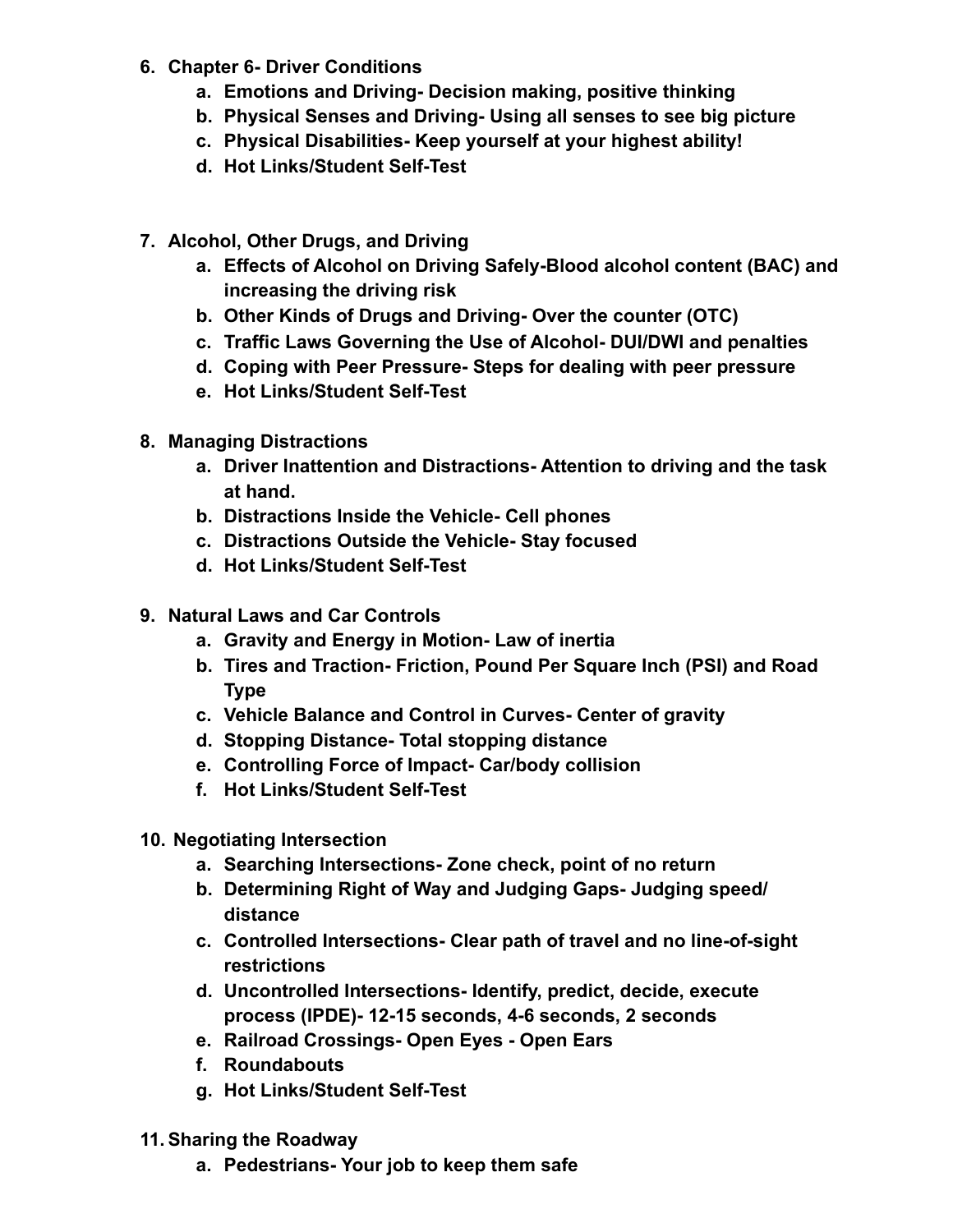- **b. Bicycles and Mopeds**
- **c. Motorcycles and Scooters**
- **d. Trucks, Buses, and Emergency and Specialized Vehicles**
- **e. Hot Links/Student Self-Test**
- **12.Driving in Adverse Conditions** 
	- **a. Reduced Visibility- What adjustments are you making**
	- **b. Reduced Traction- Snow, rain, wind, and ice**
	- **c. Other Adverse Weather Conditions**
	- **d. Hot Links/Student Self-Test**
- **13.Handling Emergencies** 
	- **a. Vehicle Malfunctions**
	- **b. Driver Errors**
	- **c. Roadway Hazards**
	- **d. Collisions**
	- **e. Insurance**
	- **f. Hot Links/Student Self-Test**
- **14.Driving In City Traffic** 
	- **a. Adjusting to City Traffic**
	- **b. Following and Meeting Traffic**
	- **c. Managing Space in City Traffic**
	- **d. Special City Situations**
	- **e. Hot Links/Student Self-Test**
- **15.Driving in Rural Areas** 
	- **a. Characteristics of Rural Traffic**
	- **b. Using Basic Skills in Rural Areas**
	- **c. Passing and Being passed on Rural Road**
	- **d. Rural Situations You Might Encounter**
	- **e. Special Driving Environments**
	- **f. Hot Links/Student Self-Test**
- **16.Driving on Highways** 
	- **a. Characteristics of Highways**
	- **b. Entering Controlled- Access Highways**
	- **c. Strategies for Driving on Highways**
	- **d. Exiting Controlled-Access Highways**
	- **e. Highway Problem and Features**
	- **f. Hot Links/Student Self-Test**
- **17.Buying and Maintaining a Vehicle's** 
	- **a. Buying a Vehicle**
	- **b. Preventive Maintenance**